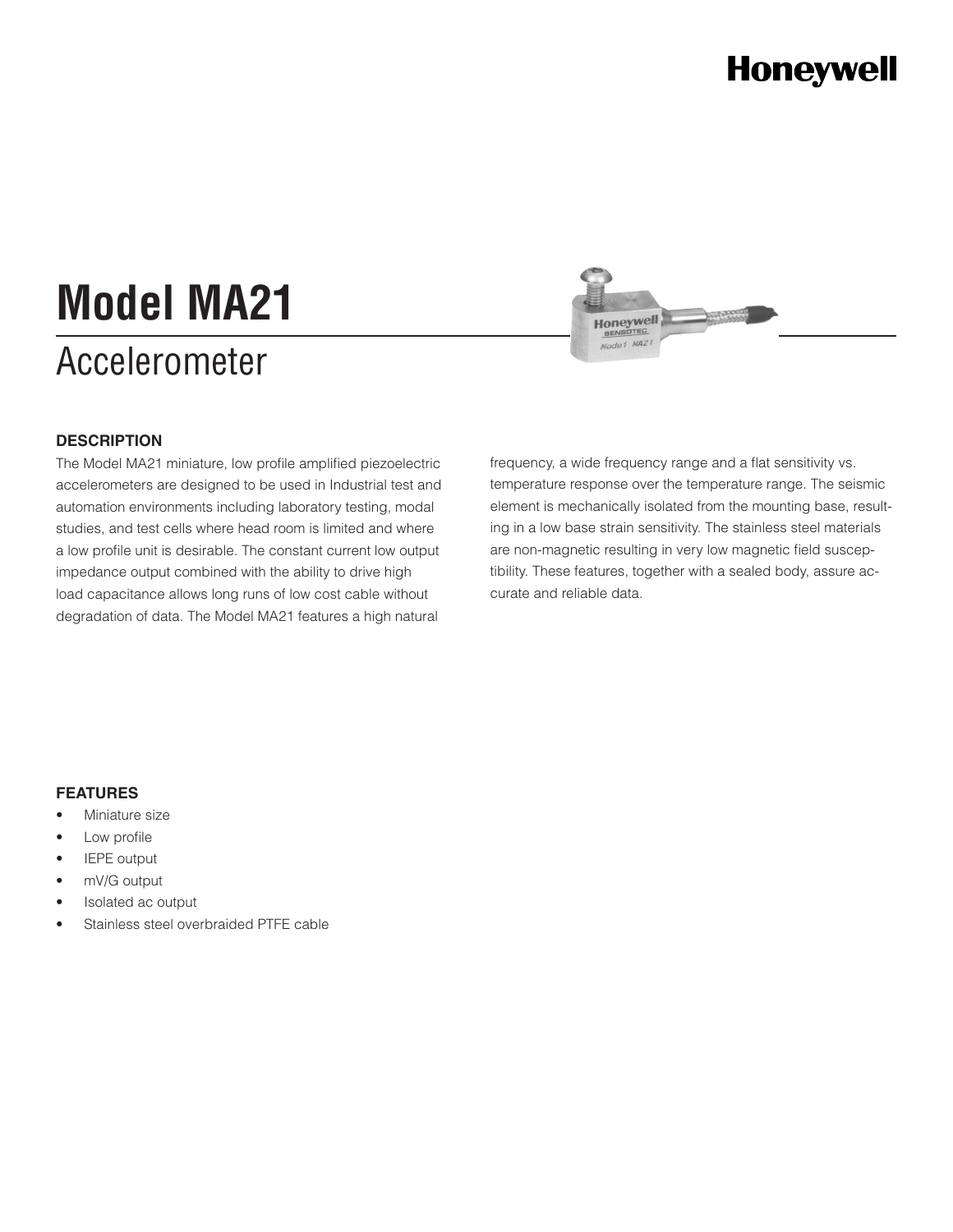### **Model MA21**

#### **PERFORMANCE SPECIFICATIONS**

| <b>Characteristic</b>   | <b>Measure</b>            |
|-------------------------|---------------------------|
| Dynamic range           | $\pm 80$ G                |
| Sensitivity             | 100 mV/G ±10 % @ 80 Hz    |
| Transverse sensitivity  | Less than $5%$            |
| Temperature sensitivity | $0.145$ /°F               |
| Frequency range         | 2 Hz to 9 kHz             |
| Amplitude linearity     | Better than 1 % linearity |
| Mounted base resonance  | 18 kHz                    |

#### **ENVIRONMENTAL SPECIFICATIONS**

| <b>Characteristic</b>  | <b>Measure</b>                     |
|------------------------|------------------------------------|
| Temperature, operating | -12 °C to 138 °C [10 °F to 280 °F] |
| Sealing                | IP67/NEMA 4                        |

#### **ELECTRICAL SPECIFICATIONS**

| <b>Characteristic</b> | <b>Measure</b>                   |
|-----------------------|----------------------------------|
| Input                 | Constant current                 |
| Current range         | $0.5$ mA to 8 mA                 |
| Bias voltage          | 12 Vdc                           |
| Cable                 | Stainless steel overbraided PTFE |
| Standard cable length | 4,9 m [16 ft]                    |
| Electrical noise      | $0.1$ mG max.                    |
| Isolation             | Base isolated                    |

#### **MECHANICAL SPECIFICATIONS**

| <b>Characteristic</b> | <b>Measure</b>   |
|-----------------------|------------------|
| Weight                | 0.11 kg [3.9 oz] |
| Material              | Stainless steel  |
| Mounting torque       | $6$ ft-lb        |

#### **SENSITIVITY CODES**

| <b>Sensitivity Code</b> | Sensitivity       |
|-------------------------|-------------------|
| GU                      | $10 \text{ mV/G}$ |
| GC                      | 30 mV/G           |
| GH                      | 100 mV/G          |
| GG                      | 1000 mV/G         |

#### **OPTION CODES**

|                                  | Many range/option combinations are available in<br>our quick-ship and fast-track manufacture pro-<br>grams. Please see http://sensing.honeywell.com/<br>TMsensor-ship for updated listings. |
|----------------------------------|---------------------------------------------------------------------------------------------------------------------------------------------------------------------------------------------|
| <b>Sensitivity</b>               | 10 mV/G, 30 mV/G, 100 mV/G, 1000 mV/G                                                                                                                                                       |
| <b>Electrical</b><br>termination | Cable length (specify at time of ordering)                                                                                                                                                  |

#### **WIRING CODES**

| Wire   |                           |
|--------|---------------------------|
| Black  | $(+)$ Supply $(+)$ Output |
| White  | Supply return             |
| Shield | Connected to case         |

#### **MOUNTING DIMENSIONS**